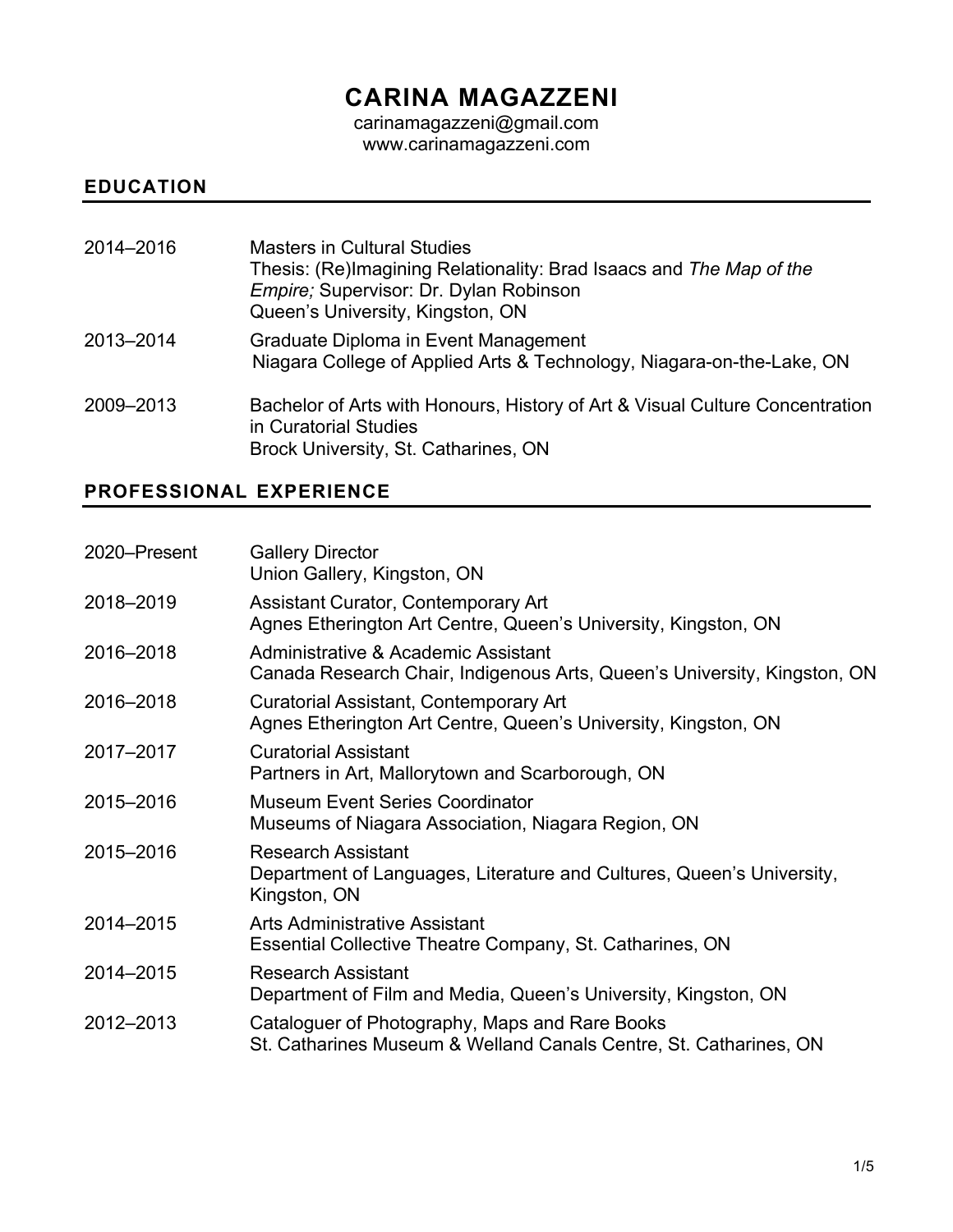## **GOVERNANCE + VOLUNTEER WORK**

| 2022-Present | Committee Member, Creative Arts Advisory Committee, Faculty of Arts<br>and Science, Queen's University, Kingston, ON                            |
|--------------|-------------------------------------------------------------------------------------------------------------------------------------------------|
| 2021–Present | Committee Member, Art in Public Places Working Group, City of Kingston,<br>Kingston, ON                                                         |
| 2017-2019    | Co-Chair, Treasurer, Human Resources Chair, Board of Directors,<br>Modern Fuel Artist-Run Centre, Kingston, ON                                  |
| 2018-2019    | Director at Large, Board of Directors, Reelout Queer Film Festival,<br>Kingston, ON                                                             |
| 2015-2018    | <b>Cultural Studies Research-Creation Committee Member, Queen's</b><br>University, Kingston, ON                                                 |
| 2014-2015    | Speaker Series Coordinator, "Visual Bites in Context" and Gallery<br>Attendant, Union Gallery, Queen's University, Kingston, ON                 |
| 2014-2015    | Conference Organizer, Cultural Studies "Undisciplined" Graduate<br>Symposium, Agnes Etherington Art Centre, Queen's University,<br>Kingston, ON |
| 2013-2014    | Event Coordinator, Education Foundation of Niagara, St. Catharines, ON                                                                          |

#### **CURATORIAL RESIDENCIES + INTERNSHIPS**

- 2018 Curator-in-Residence with La Panacée at l'ESBA Montpellier Contemporain MoCo, Montpellier, FR
- 2018 Curator-in-Residence, Curatorial Residency in Paris–Programme Ville de Paris aux Récollets–Fonderie Darling, Centre Culturel Canadien, Paris, FR
- 2017 Curatorial Fellowship, Centre for Indigenous Research Creation; Awarded by the Marty Memorial Scholarship, Major Fellowship for Graduates, Queen's University, Kingston, ON
- 2014–2016 Curatorial Practicum Student, Agnes Etherington Art Centre, Queen's University, Kingston, ON; Supervisor: Sunny Kerr
- 2012 Curatorial Studies Practicum Student, Rodman Hall Art Centre, Brock University, St. Catharines, ON; Supervisor: Dr. Debra Antoncic

#### **INDEPENDENT CURATORIAL PROJECTS**

- 2022 Curator, *Reflection of a window: Ella Gonzales*, Modern Fuel Artist-Run Centre, Kingston, ON
- 2019 Curator, *more light than heat: Teresa Carlesimo w/Michael DiRisio*, Rodman Hall Art Centre, St. Catharines, ON
- 2019 Co-curator w/Erin Sutherland, *Let's Talk About Sex, bb*, Agnes Etherington Art Centre, Kingston, ON
- 2019 Assistant Curator, *Soundings: An Exhibition in Five Parts*, Co-curated by Candice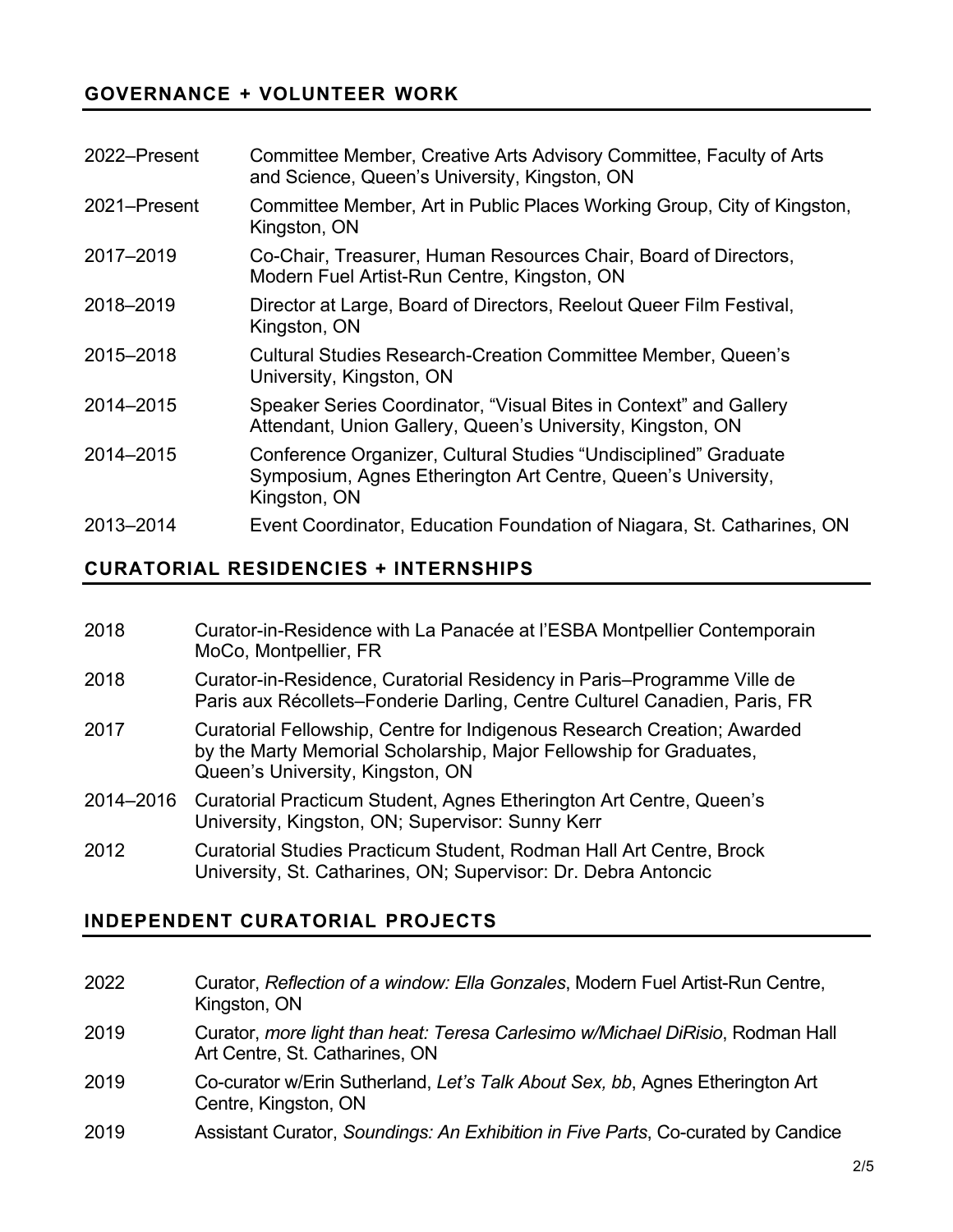|      | Hopkins and Dylan Robinson, Agnes Etherington Art Centre, Kingston, ON                                                                                                                                                           |
|------|----------------------------------------------------------------------------------------------------------------------------------------------------------------------------------------------------------------------------------|
| 2018 | Co-curator w/Camille Georgeson-Usher, Sebastian De Line and Lisa C.<br>Ravensbergen, Sovereign Voices: through poetics + performance as part of the<br>Conversations in Indigenous Arts series, Queen's University, Kingston, ON |
| 2018 | Curator, per/forming memoration: Leah Decter, Art + Media Lab, Kingston, ON                                                                                                                                                      |
| 2017 | Co-curator w/Tania Willard, Many Voices: Indigenous Art, Bellevue House<br>National Historic Site, Parks Canada, Kingston, ON                                                                                                    |
| 2017 | Co-curator w/Tania Willard, PARK LIFE: Interventions in Public Space,<br>LandMarks2017/ Repères2017, Thousand Islands National Park, ON                                                                                          |
| 2016 | Artist Residency Curator, Cheryl L'Hirondelle: Not Too Few to Forget, Queen's<br>University, Kingston, ON                                                                                                                        |
| 2016 | Co-curator w/Ellyn Walker, STANDING UP, SITTING IN, SOUNDING OUT:<br>Cheryl L'Hirondelle, Art + Media Lab, Queen's University, Kingston, ON                                                                                      |
| 2016 | Curator, Brad Isaacs: The Map of the Empire, Centre for Indigenous Research                                                                                                                                                      |

# **TEACHING + WORKSHOP EXPERIENCE**

Creation, Queen's University, Kingston, ON

| 2019 | Guest Lecturer w/G H Y Cheung, "Collaboration as Method," ARTH 869: Topics<br>in Contemporary Art II: Art, Pedagogy and Social Practice, Department of Art<br>History & Art Conservation, Queen's University, Kingston, ON             |
|------|----------------------------------------------------------------------------------------------------------------------------------------------------------------------------------------------------------------------------------------|
| 2019 | Guest Lecturer w/Erin Sutherland, "Relational Curatorial Methodologies," Screen<br>Cultures and Curatorial Studies, Queen's University, Kingston, ON                                                                                   |
| 2019 | Workshop Designer w/Cory Benn, "Exhibition Installation Workshop," Modern<br>Fuel Artist-Run Centre, Kingston, ON                                                                                                                      |
| 2019 | Guest Lecturer, "Funny Art: Camp + Performance," FILM 308: Special Topics in<br>Popular Cultures: Just a Joke, Women in Comedy, Department of Film and<br>Media, Queen's University, Kingston, ON                                      |
| 2019 | Workshop Designer w/Small Potatoes Press, "Public Feelings: Collective Zine<br>Making," Union Gallery, Queen's University, Kingston, ON                                                                                                |
| 2018 | Workshop Designer w/Genevieve Flavelle, "How to Curate 101," Modern Fuel<br>Artist-Run Centre and Union Gallery Winter Workshop Series; ARTF 448: 4th<br>Year Seminar, Fine Art (Visual Art) Program, Queen's University, Kingston, ON |
| 2018 | Guest Lecturer, "Online Artist Presence & Projects," ARTF 448: 4th Year<br>Seminar, Fine Art (Visual Art) Program, Queen's University, Kingston, ON                                                                                    |
| 2018 | Guest Lecturer, "Cultural Studies and Research-Creation," AUART 223:<br>Canadian Art, Modern Languages & Cultural Studies, University of Alberta,<br>Camrose, AB                                                                       |
| 2017 | Workshop Designer w/Michelle Bunton, "Things We've Learned from the Internet:<br>a skill-share," Your Own Grad School, Agnes Etherington Art Centre, Queen's<br>University, Kingston, ON                                               |
| 2017 | Workshop Designer, "Failure + Misery Workshop," think tank collective, Agnes<br>Etherington Art Centre, Queen's University, Kingston, ON                                                                                               |
| 2017 | Guest Lecturer, "(Re)Imagining Relationality," ENGL 1109:76: Reading and<br>Writing About Art in Science, English Department, Unama'ki College/Cape                                                                                    |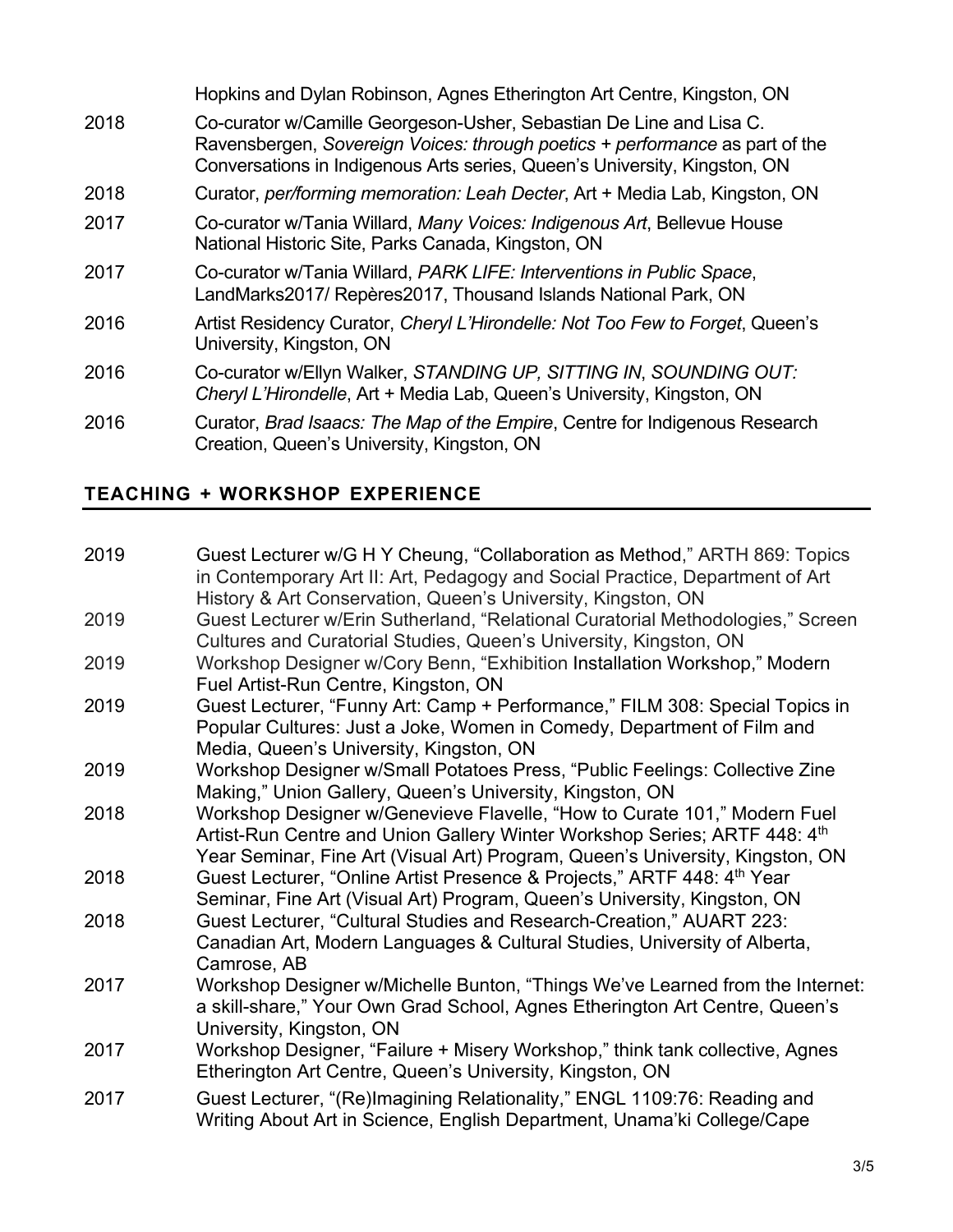|           | Breton University, Sydney, NS                                               |
|-----------|-----------------------------------------------------------------------------|
| 2016      | Teaching Assistant, LLCU 339: XX-Century Italian Playwriting, Department of |
|           | Literatures, Languages and Cultures, Queen's University, Kingston, ON       |
| 2011-2012 | Italian Language Tutor, Department of Modern Languages, Literatures and     |
|           | Culture, Brock University, St. Catharines, ON                               |
| nna anna  | Art Instructor Vouth Innovations Vouth Contro Wolland, ON                   |

2008–2009 Art Instructor, Youth Innovations Youth Centre, Welland, ON

# **CURATORIAL TALKS + CONFERENCES**

| 2019 | "Age is not an indicator of capacity," Opening Remarks, Healthy Sexual<br>Conversations Youth Symposium, Agnes Etherington Art Centre, Queen's<br>University, Kingston, ON                  |
|------|---------------------------------------------------------------------------------------------------------------------------------------------------------------------------------------------|
| 2019 | "Let's Talk About Sex: A Moderated Discussion," w/ Dr. Erin Sutherland, '<br>Dr. Karen Lawford and Vanessa Dion Fletcher, Agnes Etherington Art Centre,<br>Queen's University, Kingston, ON |
| 2018 | "Conférence de Carina Magazzeni," La Panacée Mo.Co. Montpellier<br>Contemporain + Fonderie Darling, Montpellier, FR                                                                         |
| 2018 | "It's my art collective and I'll cry if I want to: feeling all the feels as research-<br>creation," UAAC Annual Conference, Waterloo, ON                                                    |
| 2018 | "Subverting the Canon," Panel Chair, Context and Meaning XVII: Complete<br>Imperfection, Queen's University, Kingston, ON                                                                   |
| 2018 | "Kingston Arts Council in Conversation: Art and Feminism," w/Lindsay Nixon,<br>Isabel Bader Centre for the Performing Arts, Kingston, ON                                                    |
| 2017 | "Mobilizing Local Histories: Kingston Incarceration Archives," SPEAKS Cultural<br>Studies Speakers Series, Queen's University, Kingston, ON                                                 |
| 2017 | "Oversharing," w/G H Y Cheung and Katharine (Kyle) Vingoe-Cram, Modern Fuel<br>Artist-Run Centre, Kingston, ON                                                                              |
| 2016 | "The Trouble with Taxidermy: Brad Isaacs and The Map of the Empire,"<br>Decolonizing Critical Animal Studies Conference, University of Alberta,<br>Edmonton, AB                             |
| 2016 | "Curating Care," w/Ellyn Walker, Union Gallery, Queen's University, Kingston, ON                                                                                                            |
| 2016 | "Beyond Plinths and Pedestals: Brendan Fernandes and Lost Bodies," Context<br>and Meaning XV: Sensing Matter(s), Queen's University, Kingston, ON                                           |
| 2015 | "Disputing Cinematic Images of the 'Great White North': NFB Funded Inuit Film,"<br>Association for Canadian Studies in the United States, Las Vegas, NV                                     |
| 2015 | "Inuit Filmmaking and the Role of the State: the NFB and Issues of Visual<br>Sovereignty," Society for Cinema and Media Studies, Montréal, QC                                               |
| 2014 | "Unmapping Natural History Museums," Visual Bites in Context, Union Gallery,<br>Queen's University, Kingston, ON                                                                            |
| 2013 | "Flesh and Bone: The Display of the Dead Non-Human Animal Body," Student<br>Art Studies Association, Concordia University, Montréal, QC                                                     |